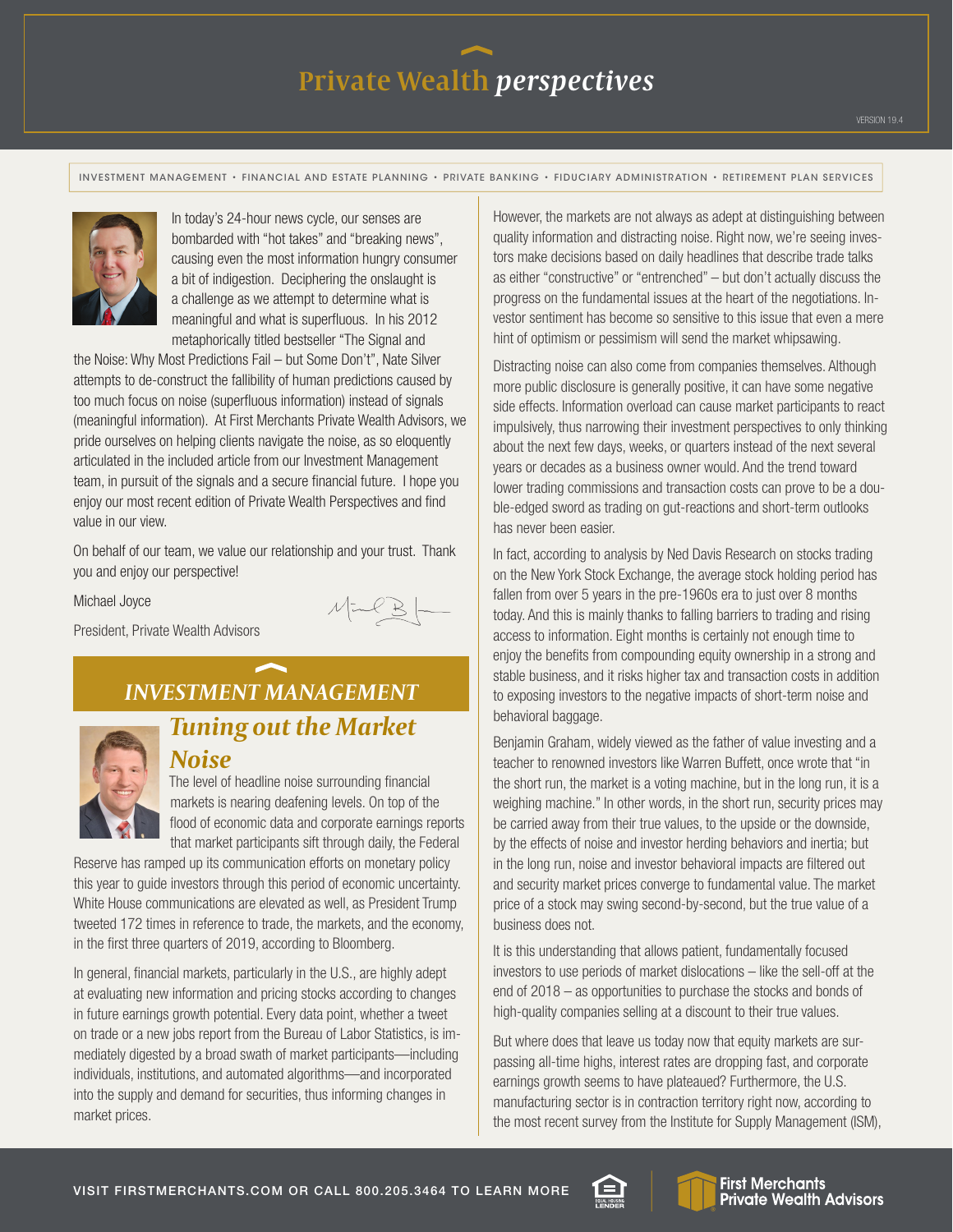INVESTMENT MANAGEMENT • FINANCIAL AND ESTATE PLANNING • PRIVATE BANKING • FIDUCIARY ADMINISTRATION • RETIREMENT PLAN SERVICES

with a reading of 48.3 in October (below 50 indicates contraction and above indicates expansion). That is only slightly better than September when the index dropped to its lowest level since 2009 with a reading of 47.8. Does this change the fundamental outlook and call for a change in portfolio risk exposure?

To answer that question, we must put that data into context. Although the ISM manufacturing survey has been an important leading indicator of economic strength, it also has fallen into contraction territory several times during this expansion, in 2013 and again in 2016. Thus, making investment decisions on this data point in isolation could have been detrimental. In terms of impact on the overall U.S. economy, the manufacturing sector only directly makes up a little over 11% of U.S. GDP and just 8.5% of total employment today, as the U.S. has become increasingly service-oriented. The much larger service sector remains in expansion territory according to the ISM non-manufacturing index with a 54.7 reading in October, although that is off index highs of over 60 a year prior. Additionally, the impact of the current General Motors strike, which was recently resolved, likely weighed notably on the manufacturing index over the last few months.

That is not to say that this indicator should be ignored. It does show that slowing international economies are reducing demand for U.S. exports. It also demonstrates that the tight job market is putting pressure on labor costs and that the ongoing trade conflicts are damaging business sentiment, which hurts capital investment and job growth. And the manufacturing sector has a much larger impact when you consider the services involved in getting those goods to market, including transportation and retailing. With these other components, the final output of goods as a percentage of GDP is more significant at about 30%. This means that viewing one data point in isolation, even a valid indicator, creates its own noise that can cause harmful investor actions without sufficient knowledge of context.

The ISM manufacturing index in combination with other economic and market factors, confirms that economic growth is slowing, which we have written and discussed with clients for some time now. However, we still don't foresee slowing economic growth turning into recession in the near-term, as long as the U.S. consumer, who drives almost 70% of U.S. GDP growth, remains on stable footing. This outlook still holds true, supported by an unemployment rate of 3.6% that is just off its 50-year low, rising wages above the rate of inflation, and high consumer confidence. Items that may shift our outlook include continuing downside in manufacturing and any knock on effects that it may have for the service sector and employment, thus impacting the U.S. consumer.

In many cases, investors who make reactionary investment decisions based on a short-term outlook are turning their greatest advantage of constant liquidity and daily market pricing into their greatest disadvantage. At First Merchants Private Wealth Advisors, we strive to help clients avoid this pitfall by tuning out the short-term noise and remaining focused on the long-term, fundamental picture. As always, we will continue to monitor the economic and market outlook and keep you apprised of our thoughts and actions. Please don't hesitate to contact us with questions.

David Pfeiffer, CFA

 $Dir$ 

#### *PERSONAL TRUST*

#### *Capital Gains 101*



With the slow but steady upward progress of the stock market over the last decade many investors have significant capital gains in their portfolios. We frequently discuss with our clients the best strategies to manage the taxes that these gains can produce. While each person's situation is different, the following are some basic capital gain planning concepts that you may find

helpful.

One of the good things about capital gains and losses is that you can generally control when they occur. Buying and holding good quality stocks is not only a sound investment strategy but also a good way to defer paying capital gains taxes. As long are your investments are performing properly and your asset allocation is reasonable, deferring taxes is a good thing. You definitely want to avoid short term capital gains whenever possible as there is a significant difference between the 15% tax on long term gains and the 25% to 37% tax on short term gains.

Offsetting gains and losses is another area where planning can pay off. Taking gains and losses in the same tax year can help reduce the taxes you will pay, especially if you have a stock at a loss that is a candidate for sale for other investment or cash flow needs. Reviewing your portfolio prior to year-end to look for gains and losses that could be harvested to your advantage is always a worthwhile practice.

There are times however when not offsetting a planned loss with a gain can make sense. You can deduct up to \$3,000 in either short or long term losses against ordinary income if you have no corresponding gains to offset them against. Taking a small loss this year against ordinary income, taxable for most taxpayers at between 25% and 37%, is much better than using it to reduce a future gain that would only be taxable at 15% if it is long term.

A final strategy for those who have accrued large gains through the

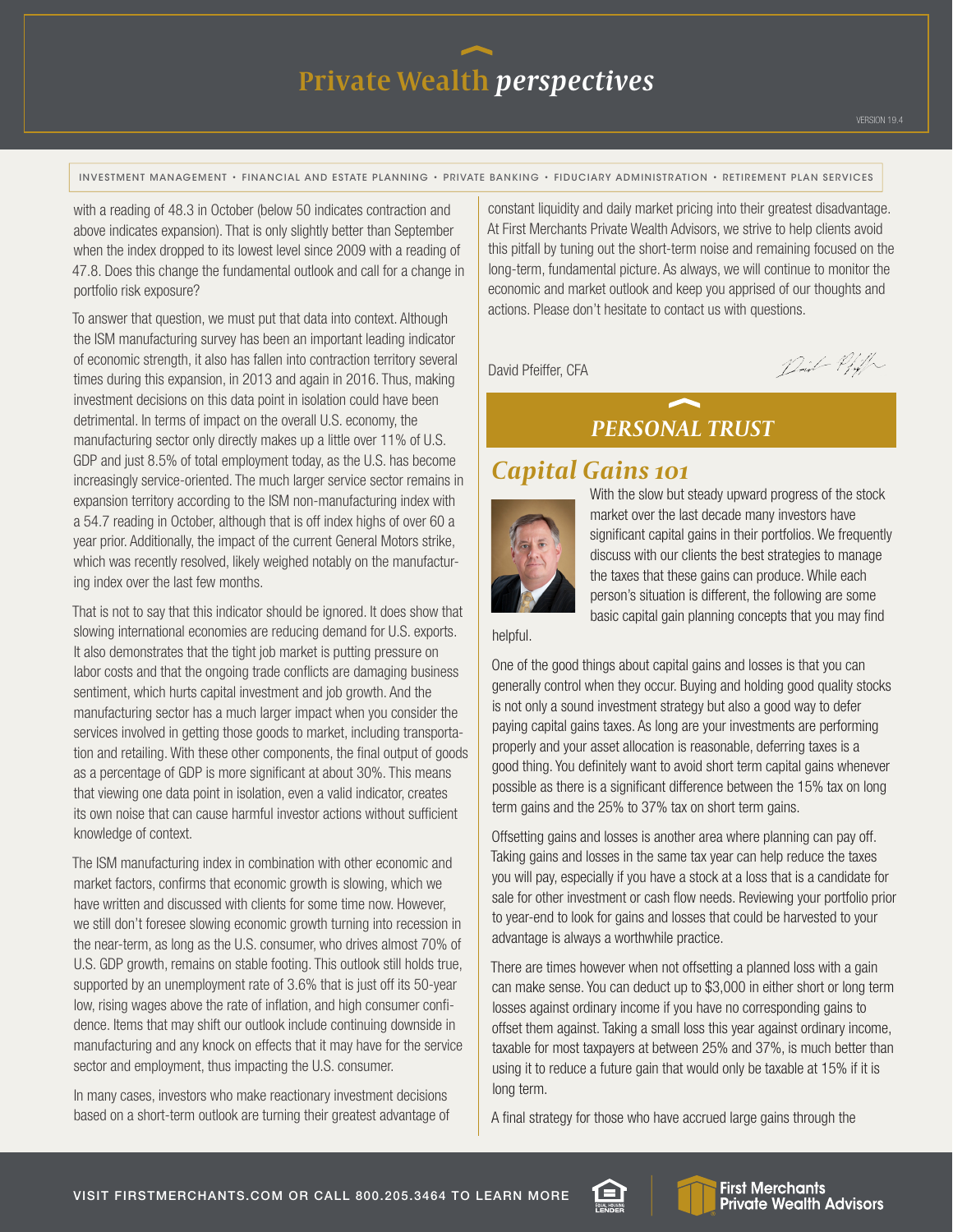INVESTMENT MANAGEMENT • FINANCIAL AND ESTATE PLANNING • PRIVATE BANKING • FIDUCIARY ADMINISTRATION • RETIREMENT PLAN SERVICES

years is to establish an annual capital gains tax target. In managing your portfolio, setting a target amount of net capital gains allows you to gradually reduce what might otherwise become a significant tax burden and also allows you to more accurately calculate and pay any estimate taxes due without the risk of penalties.

Each person's individual tax situation is unique and there is no one size fits all solution. Working with a Wealth Advisor that can partner with you to create comprehensive solutions that will help you meet your personal goals is always the best plan. Please feel free to contact myself or any of our team at First Merchants Private Wealth Advisors for assistance.

#### David Forbes

David Labos

#### *PRIVATE BANKING*

### *2019 Private Banking*



Greetings, and welcome to October, likely my favorite month of the year. With refreshing weather as a tangible bonus, the month signifies so many things in the most beautiful way. A literal bridge of seasons and time – to look back on the months that have seemingly passed so quickly, to look forward to the upcoming Holiday time with family, and plan with anticipation for

the future of 2020. As an avid sports fan, you simply cannot surpass October. It offers nearly every sport to choose from to rally around - or against - teams across county and state lines. The month has also come to signify awareness of many important topics and causes which has evolved into a welcomed and refreshing way of bringing people together.

October also signifies my anniversary month of joining First Merchants, arriving with a vision to bring Private Banking services to our clients. I have much gratitude to First Merchants in sharing in this vision and to the many clients who have both welcomed and benefitted from our services. Private Banking has an excellent team across the footprint of our organization who are available to both compliment and deepen our client relationships. For individuals who have not yet experienced our team and services, I welcome you to contact me directly. I look forward to hearing from you.

It is an exciting and fulfilling experience to bring a vision to life within an already excellent organization. Thank you and my best wishes to you

and your families for the upcoming Holiday Season.

Nancy Leming

Nancy Loming

### *RETIREMENT PLAN*

### *IRS Final Rule Eases 401(k) Hardship Withdrawals - Requires Plan Amendment*



Making hardship withdrawals from 401(k) and 403(b) retirement plans soon will be easier for plan participants, and so will starting to save again following a hardship withdrawal.

On September 23, 2019 the IRS published in the Federal Register a final rule that relaxes several existing restrictions on taking hardship distributions from defined

contribution plans. Some of these changes are mandatory, requiring employers to make the changes by January 1, 2020, while others are optional.

Unlike loans, hardship withdrawals are not repaid to the plan with interest, so they permanently reduce the employee's account balance. Hardship withdrawals also are subject to income tax. Also, if participants are younger than age 59½, they are susceptible to an additional 10% early withdrawal tax penalty. For these reasons, withdrawals should be the last option for employees facing financial hardship.

The final rules implement the following key changes:

• Eliminate the 6-month contribution suspension requirement.

Starting January 1, 2020, plans will no longer be able to suspend employee contributions following a hardship distribution. Allowing participants to continue their contributions to the plan, and receive the employer match, helps them rebuild their savings sooner. This change is mandatory.

• Eliminate the need to take a plan loan before a hardship withdrawal.

The new rule removes the requirement that participants take a plan loan first, if available, before making a hardship withdrawal. This change is optional.

• Make earnings available for withdrawal.